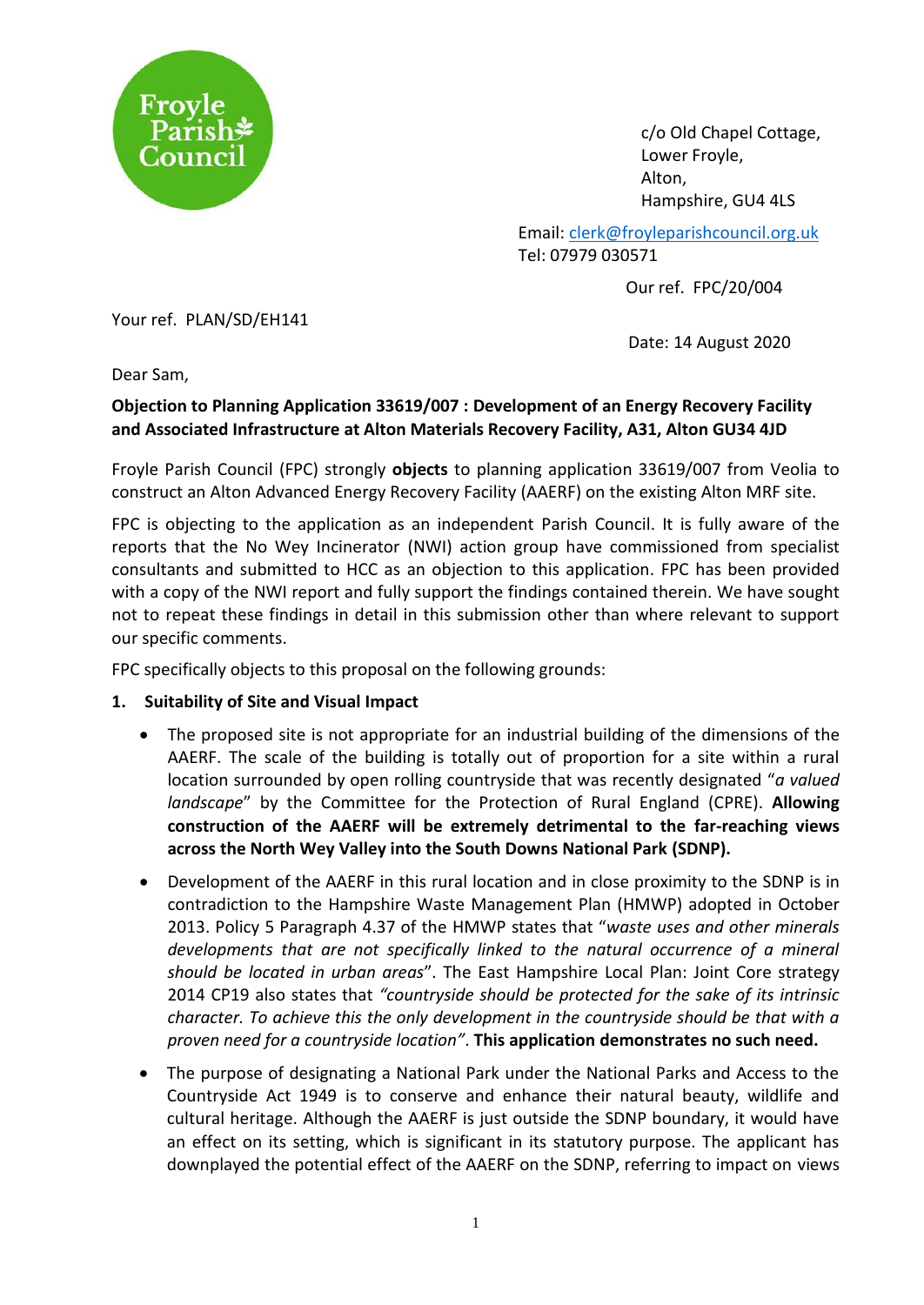only within the park, whilst ignoring the impact on the setting of the National Park. The impact on the setting is significant in its statutory purpose and specifically requested in the SDNP Scoping Opinion : Sept 2019 "*Only two viewpoints on the very edge of the SDNP have been included and there is no assessment further within the park, such as at Selbourne as requested in the Scoping opinion*." **The effect on the SDNP needs further assessment and greater emphasis placed on the impact to its setting.**

- The scale of the building will have a huge visual impact on the wide panorama views of the countryside surrounding the village which are enjoyed by both residents and visitors from various vantage points especially the very popular St Swithuns Way. Development of the AAERF is therefore contrary to both Policy 10 of the HMWP which states that minerals and waste development should not "*have an unacceptable visual impact*" and Policy DM27 in the EHDC Draft Local Plan 2019 which states that proposals should "*not conflict with landscape character*". **FPC consider it unimaginable that a building up to 40m high with two 80m chimneys with regular plumes cannot have an unacceptable visual impact.**
- Far from being in accordance with Policy 13 of the HMWP the AAERF will not maintain and enhance the distinctive character of the landscape. It will be an industrial development inappropriate in scale and character to its proposed location. EHDC Landscape Capacity Study 2018 covering the local area of Alton, Holybourne, the Froyles and Bentley (local area 4b.2) states that the area has "*low capacity for development constrained by its strong rural character and its importance as the valley of the River Wey*". The EHDC Landscape Capacity Study does allow for a small amount of development accommodated "*around clusters of built form*" providing it is "*informed by further landscape and visual impact assessment and sensitively integrated into the landscape*". **The application fails to meet any criteria for development in this sensitive rural area.**
- In its 2002 submission to the Alton MRF proposal (33619/004), FPC were "*pleased to note that the developers propose to bind themselves to planting a comprehensive belt of trees and shrubs around the site*". The requirement to landscape the Alton MRF was a specific condition (2. Landscape) of the permission granted. It is not apparent that this condition has been fully met by Veolia and therefore FPC has to question Veolia's commitment to effectively mitigate the visual impact of the building as proposed in this application. **The site has very limited space for any natural landscape screening.**
- The 'green wall' that the applicant has offered is an attempt to mitigate the impact of the AAERF on its surroundings and " *integrate the building into its surrounding context"*. Views of the building are artfully rendered to support their argument but the green wall will stand out against the sky when viewed close up, and silver cladding on the upper façades will contrast against the green backdrop when viewed from valley sides above the site. Furthermore, the 'drought resistant' plant species on the living wall, one of which is north facing, are likely to be different colour tones and hues to those in the native backdrop at many times in the year, further emphasising its mass. There are also no details of how the green wall is to be managed and in the likelihood of it failing, it will further add to the contrast and negative impact of the building on its surroundings.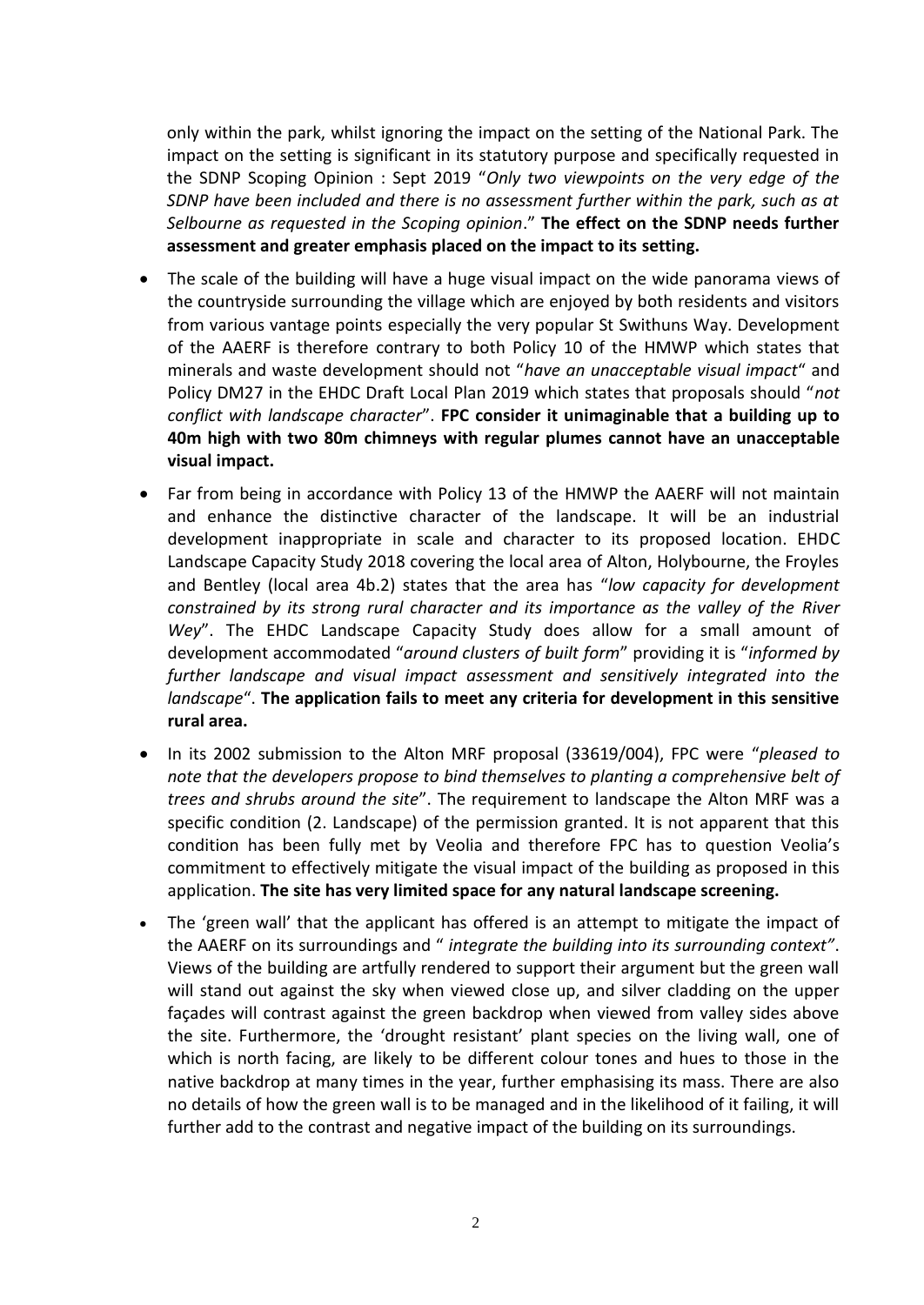- The site boundaries of the existing Alton MRF and thus proposed AAERF are fixed by the A31, the London/Alton railway line, the IGas Oil Terminal site and privately-owned land, It is unclear how construction traffic and activity will be managed as the site appears to provide little space for HGV's to manoeuvre and for general operational activities. The physical space limitations of the site will, FPC believe, have a significant major impact on the plant operations with potential for queuing traffic on the A31, HGV night time operations with resultant noise etc. The site has little capability of being enlarged for the required construction compound.
- Traffic flows on the A31 and in particular the accident blackspot at the Hen and Chicken junction have been longstanding concerns for Froyle residents. This was recognised in the 2002 Alton MRF decision which in March 2003 secured the payment of a £10,000 S106 contribution from the developer (Onyx) towards highway safety works. **The road safety issue at this location still exist and will only be exacerbated by the increased HGV movements to and from the AAERF site.**
- The AAERF will adversely affect local businesses in particular West End Flower Farm, Mill Farm (Organic), Bonhams Farm, Froyle Estate, the Hen and Chicken Pub and Froyle Park (wedding venue) creating economic harm to local employment due to its visual impact and emissions. In particular a designated picnic pitch at the flower farm and parts of the Froyle Estate are located within the area identified in the Environmental Statement where process contribution for hourly mean nitrogen dioxide exceeds 10% of the AQAL. The application does not acknowledge the presence of these businesses and suggests that that public exposure to nitrogen dioxide in this area for an hour or more is unlikely. **This assertion is clearly untrue.**
- Veolia state that the AAERF will create 45 jobs but fails to mention that 65 jobs will be lost at the existing MRF resulting in a significant net reduction in GVA to the local economy.

### **2. Need and Sustainability**

### *Alignment with UK and Hampshire waste strategy*

- FPC is supportive of a robust solution to waste management in Hampshire provided this is consistent with the UK Government and Hampshire waste strategy based on a 'waste pyramid' or 'waste hierarchy'. This prioritises reduction of waste volumes and increased recycling above incineration in an Energy Recovery Facility (ERF). Incineration without waste heat recovery and landfill for any residual waste are at the bottom of the pyramid. The UK Government strategy is being reinforced by legislation in the Environment Bill that was presented to Parliament in January 2020. **FPC does not consider that this application is consistent with the objectives of the UK and Hampshire waste strategy.**
- The development of an AAERF is not aligned with the prioritisation of reduction and recycling of waste away from incineration. Only landfill sits below an ERF in the waste hierarchy but this only applies if the incinerator can utilise the waste heat. The applicant has made it clear that there is currently no identified use for the heat generated by the plant – nor is there likely to be in the foreseeable future. This means that this application falls short against the UK Government waste strategy guidelines and the criteria laid out in HMWP Policy 28. This states that any new ERF should "*wherever practicable provide*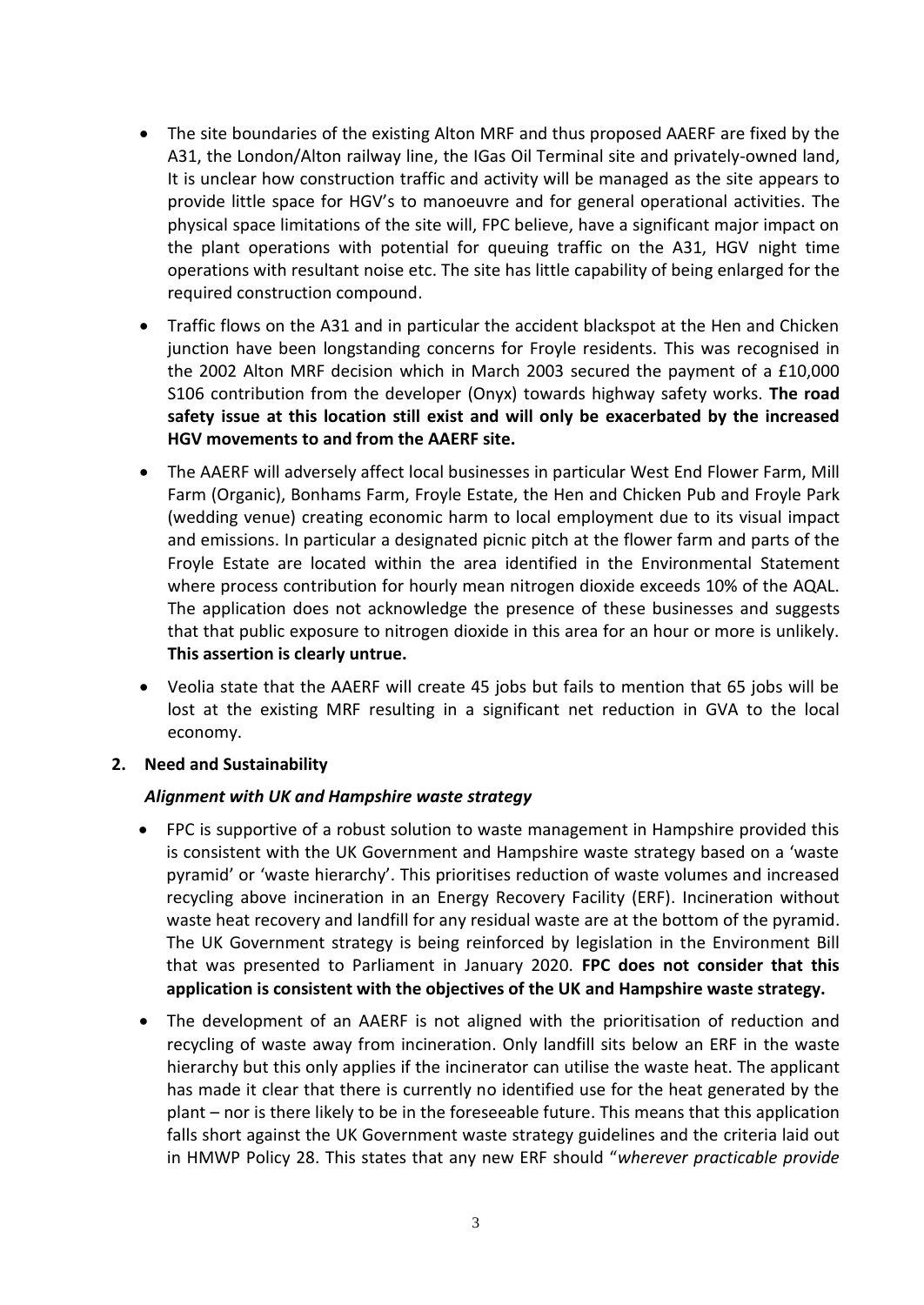*combined heat and power. As a minimum requirement the scheme should recover energy through electricity production and the plant should be designed to have the capability to deliver heat in the future*"

- The applicant has proposed that a (small proportion) of the heat will be used for the generation of 33MW of power of which 30MW is to be exported for local use (enough for some 75,000 homes). It is unclear to FPC where the local demand for such additional power exists in the local area especially as there is an equivalent amount of power being produced from a number of local solar farms already in operation.
- The application contains no evidence of planning permission being requested or granted to create a connection to the Mill Lane substation in Alton yet the overarching National Policy Statement for Energy (EN-1) makes it clear that "*the connection of a proposed electricity generating plant to the electricity network is an important consideration for applicants wanting to construct a generation plant*". Paragraph 4.9.2 of EN-1 makes it clear that "*the Government envisages that wherever possible, applications for new generating stations and related infrastructure should be contained in a single application or in separate applications submitted in tandem which have been prepared in an integrated way*". The applicant has neither demonstrated that they have secured access rights to the land under which they propose to lay the power cable nor obtained planning permission.
- **If approved as currently proposed, the AAERF could be constructed with no use for the electricity or heat that it produces. Without a commercial outlet to utilise the waste heat or any specific energy recovery scheme, the AAERF does not reflect the direction of the national waste strategy and as such it ranks this facility alongside landfill in the waste hierarchy.**

### *Recycling*

- Froyle residents have expressed concern to the Parish Council about the low level of recycling available in the County. The HMWP set a recycling target of 60% recycling by 2020 but in the last reported list of UK Authorities' recycling rates (2018/19) only 41.3% had been achieved resulting in Hampshire languishing well down the third quartile of recycling performance by local authorities. The FPC was greatly encouraged by the decision taken by Hampshire County Council's Economy, Transport & Environment Select Committee on the 1st July 2020 to '*pause work on a single co-mingled MRF whilst business cases for the alternative options of a Twin Stream and Kerbside sort systems are developed and to identify the most suitable recycling collection and processing system for Hampshire in line with the requirements of the Environment Bill 2020'*. Approval for Veolia to demolish the Alton MRF to make way for the AAERF would be a major retrograde step from the already poor recycling performance in the County.
- The application fails to provide any details of how or where the recycling capacity of the existing MRF will be replaced in either the short or medium term. Nor does it make clear reference to how an AAERF facilitates the execution of Hampshire's long-term waste strategy. It should be considered that a replacement waste transfer facility in the Alton area would be required to avoid household refuse trucks travelling long distances to a 'super MRF' (assuming this is designed to accommodate these smaller vehicles). **FPC supported the building of the existing MRF as we believed that it provided**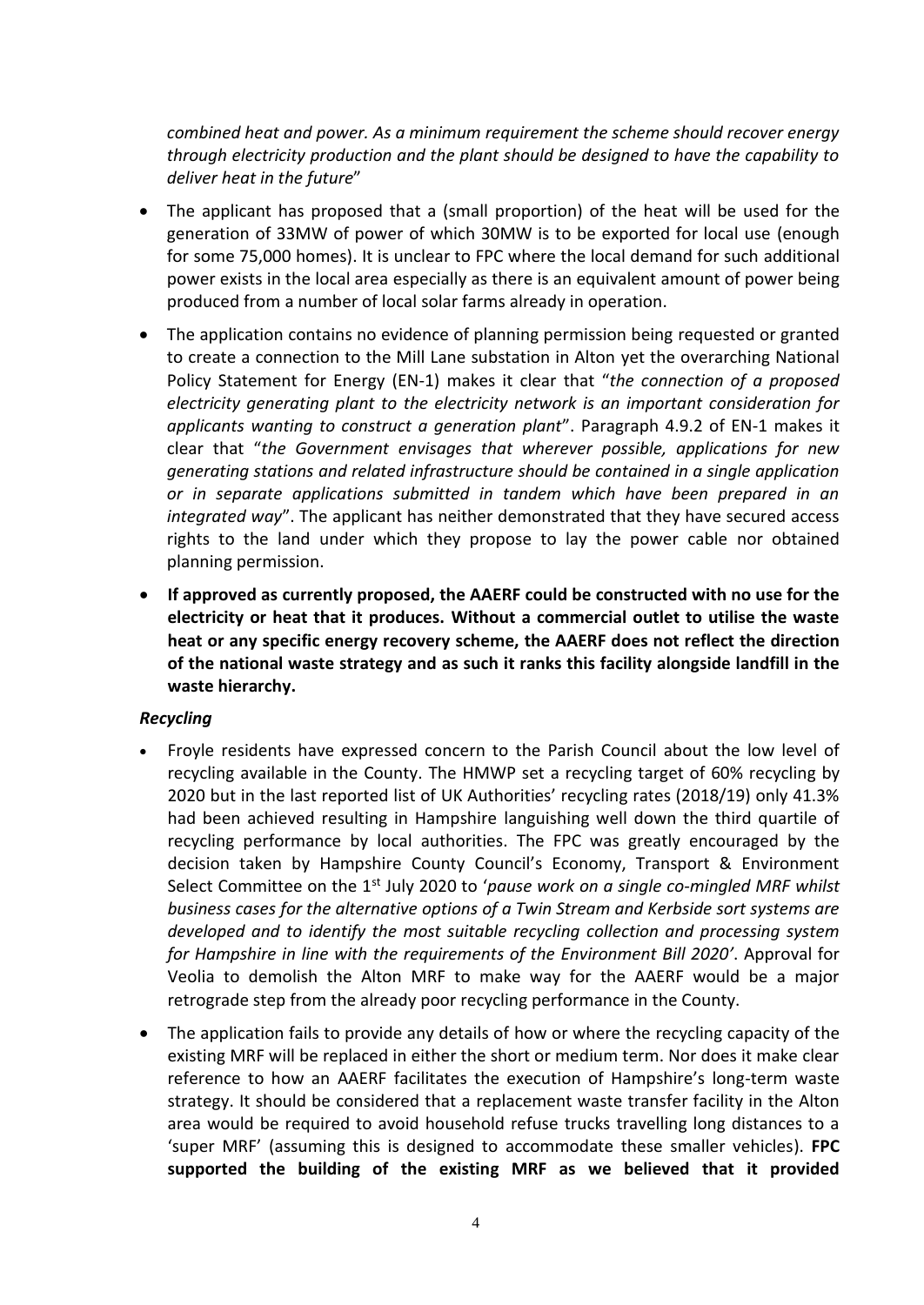**opportunities for increased recycling but cannot support the building of an inferior incineration solution with no details of where recycling and waste transfer will be carried out.** 

### *Shortfall in Hampshire ERF capacity*

- The AAERF is justified by the applicant on the basis of an assessment contained in the 2013 HMWP that identified a shortfall of 390,000 tonnes per annum of non-hazardous recovery capacity to be provided by 2030. The 2018 Review of the HMWP concluded that by 2015, a total of 354,950 tpa of recovery capacity had already been delivered, more than 94,000 tpa above the target. This suggests that only a further 34,000 tpa is now required to meet the target for recovery over the period 2015 to 2030 before factoring in new reuse and recycling targets that would be expected to reduce forecast waste volumes in the County. **When coupled with the loss of 125,000 tpa of recycling capacity with the closure of the Alton MRF, this AAERF has clearly been oversized and is not solely for the benefit of Hampshire's waste management**.
- The significant overcapacity that would result from an AAERF coupled with the applicants statement that this will be a 'merchant plant' clearly demonstrates that the AAERF is being designed both with the capacity and in a location that is already owned by the applicant that is consistent with the business generated from the applicant's contracts to process waste collected from across the South of England. In the Scoping Opinion dated 6 August 2019, HCC stated *"for a development of this size and significance I would expect to see a rational as to why this site has been selected, it is not acceptable to assume just because the land is already owned by the developer that it is the only site."* Given the much reduced shortfall in Hampshire recovery capacity as identified above and the requirement to locate an ERF close to where the waste is generated and in a location where the heat can be utilised, any new ERF development should be evaluated as part of the existing regional network of ERF's in Portsmouth, Marchwood and Basingstoke. FPC can see no evidence in the application to demonstrate that '*this site is the best site for the proposed development following a comprehensive review of reasonable alternative sites*' as required by the HCC Scoping Opinion in 2019, and meets the guidelines contained in the HMWP and the Town and Country Planning Environmental Impact Assessment Regulations 2017**.**
- Any new incinerator is a long-life asset which FPC assume would represent an expected useful life of at least twenty-five years. Not only is the application completely unclear as to where the 330,000 tonnes annually of commercial waste needed to run the plant will come from on Day One other than stating there will be an average 48km one way journey, it is completely silent on where the waste will be coming from in five or ten years time. **As the national strategy moves towards waste reduction and increased recycling, FPC can only surmise that waste will be transported to the AAERF from further and further afield with all the associated traffic emissions generated by the increased 'waste miles'.**
- The Alton MRF has only been in operation for 15 years and is described by the applicant as "*our most technologically advanced plant of its kind in the county*". FPC can see nothing in the application with supporting evidence that explains why the existing MRF has either become uneconomic or can't be upgraded to extend its useful economic life.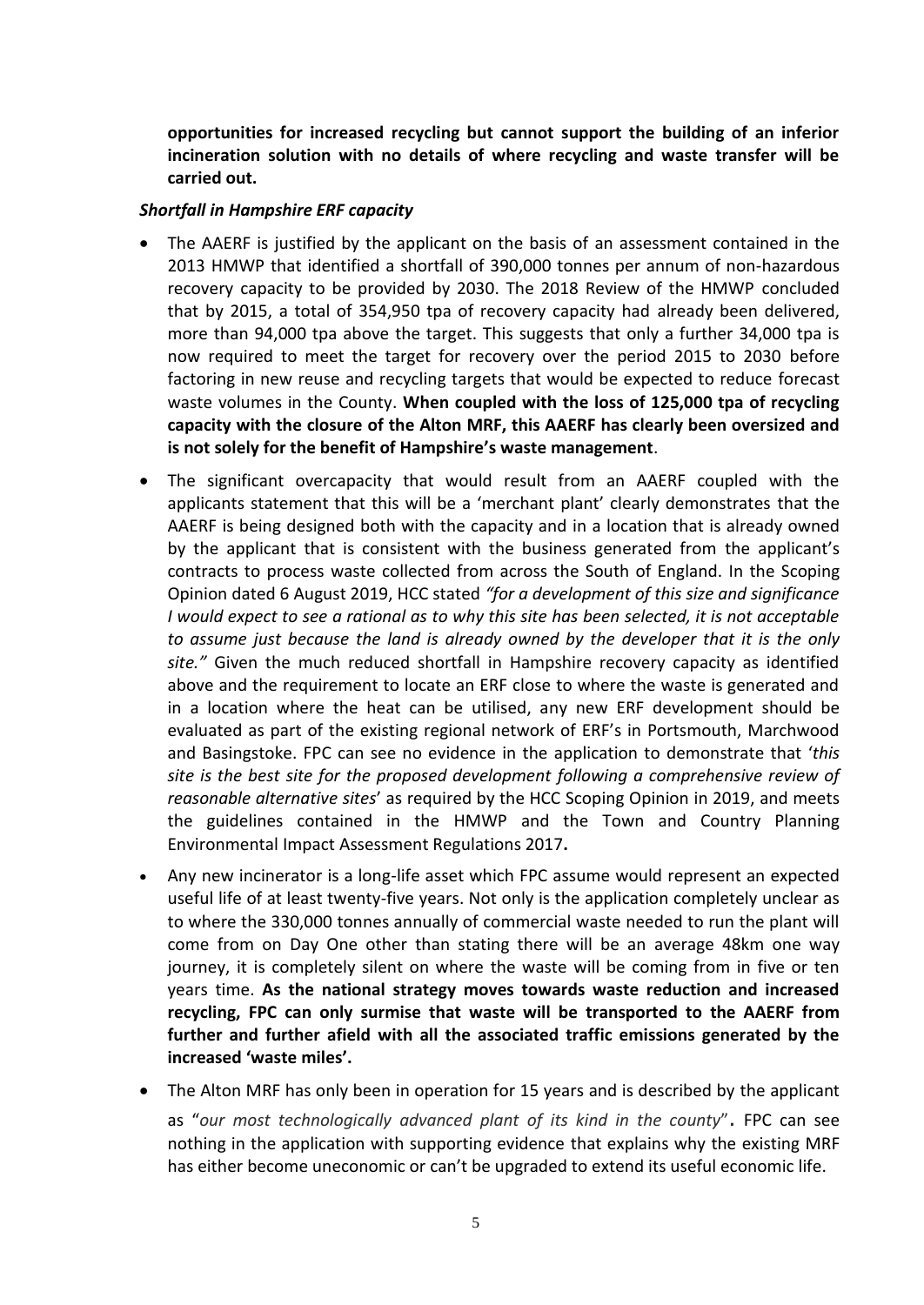# **3. Environmental and ecology impact**

# *Noise*

- In its 2002 submission for the MRF application, FPC identified noise as a major concern. A condition (6. Noise & Odour) of the 2002 permission for the MRF (33619/004) was to set limits on noise levels at various localities surrounding the site including Bonhams Farm. The FPC is not aware that the levels set for the MRF have been regularly monitored for compliance.
- The application does not provide sufficient detail on how much noise will be generated by the site operation. As the plant will operate all year round 24 hours a day FPC is extremely concerned that such extended operation will generate significant noise and result in more disruption to Froyle residents' lives than the existing MRF. The lack of detailed assessment of the noise impact is contrary to SDNP SD7.
- The applicant contends that the building has been designed to contain the noise of operations within the building however it is clear that the doors to the processing hall will have to be opened to allow lorries to reverse in and exit. On each occasion this happens noise will escape from the incinerator building in addition to the noise of reversing HGV's, turbines and chimneys venting etc. Froyle sits downwind of the proposed plant and noise will be transmitted across the village. The levels of noise from the AAERF site should be set at a level that is no greater than that experienced from the existing MRF ref Condition 6. Noise of the MRF approval in 2002 (33619/004). This sets not to exceed background noise levels measured at a number of sites adjacent to the site. **FPC considers that these levels should continue to be applied to the AAERF operation and regularly monitored for compliance. Persistent failure by the AAERF operator to comply with these noise levels should lead to the plant being ordered to suspend operations.**

## *Light*

• The AAERF will require extensive lighting to allow 24 hour operation. FPC considers such lighting to be extremely damaging to the dark skies around the village enjoyed by Froyle residents. Such a significant light source so close to the SDNP would also be contrary to The South Downs Local Plan 2019 SD8 which states that development should be permitted where they "*conserve and enhance the intrinsic quality of dark night skies*" .

## *Ecology*

- Froyle sits within a rural setting, surrounded by countryside rich in wildlife including several rare species including a colony of *'*small blue' butterfly at Renown Quarry that is rare in the wider local area. Residents are passionate about preserving the quality of the local environment and especially the protection of indigenous species of plants and animals. A Froyle Wildlife Group has been established in the village which is dedicated to preserving and enhancing wildlife habitats and is extremely concerned about the impact that the AAERF would have on the local environment.
- There is significant concern in the village supported by FPC as to the effect of the proposed AAERF on the ecology in the area, and in particular the consequences of the deposition of pollutants from the chimneys over the long term. The EHDC Local plan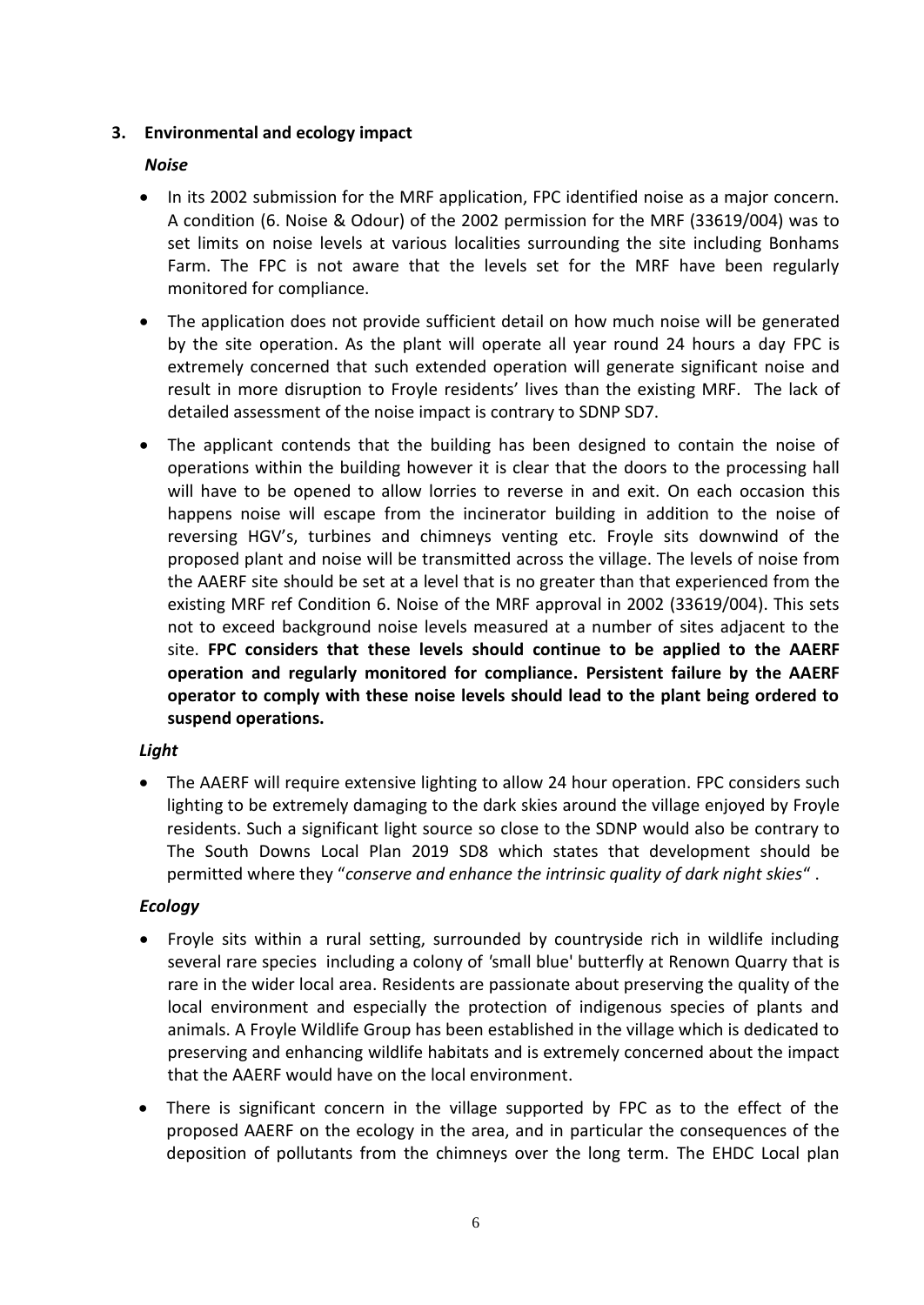CP21 states that *"new development will be required to (a) maintain, enhance and protect district-wide biodiversity, in particular the nature conservation designations, (b) extend specific protection to and encourage enhancement of, other sites and features which are of local value for wildlife [...] but which are not included in designated sites*."

- FPC consider that Section 6 Ecology of the ES has several shortfalls and omissions including:
	- the 'in-combination' effect of acid deposition on Shortheath Common especially when considered in conjunction with the impact of the developments in Whitehill and Bordon;
	- adequate assessment of the impact of accidental discharges and fire-water pollution on the water environment including the River Wey;
	- lack of detail with regard to off-site enhancement measures

**Without a full assessment, meaningful conclusions of the full impact of these proposals on the delicate eco-system of the area cannot be determined, and without which a decision on the AAERF application should not be made.**

### *Water*

• The assessment of the impact of the development on ground water flows is inadequate and mitigation measures are vague. The proposal to construct a waste storage bunker directly into a principal aquifer is insufficiently detailed and is a major concern if not managed properly

#### *Emissions*

• Froyle residents are extremely concerned that there will be negative health impacts from AAERF emissions and this is shared by the FPC. There is no evidence in the application of the impact of NOx emissions from the onsite diesel generators and, as mentioned above, the applicant's conclusion that there is no significant public exposure in the areas where process contribution for hourly mean nitrogen dioxide exceeds 10% of the AQAL is untrue.

### *Traffic*

• FPC considers that the application underestimates the impact of traffic accessing the site on local residents. Traffic approaching the AAERF from the north bound carriageway requires vehicles to drive past the site, exit the A31, rejoin the road and then proceed back to the site. This adds an additional travel distance of 6.8km for all traffic from the south which is the route taken by all traffic transporting Hampshire waste generated on the south coast. The A31 in the vicinity of the site fluctuates between single and dual carriageway causing disruption to traffic flows. The application fails to detail the significant highway improvements that would be necessary to safely manage such a large increase in traffic. There are already incidents of HGV's cutting across the A31 in the proximity of the Hen and Chicken junction to avoid this "detour". **This is an extremely dangerous practice which, irrespective of the additional waste miles and associated traffic emissions, must be banned through some form of traffic management measures.**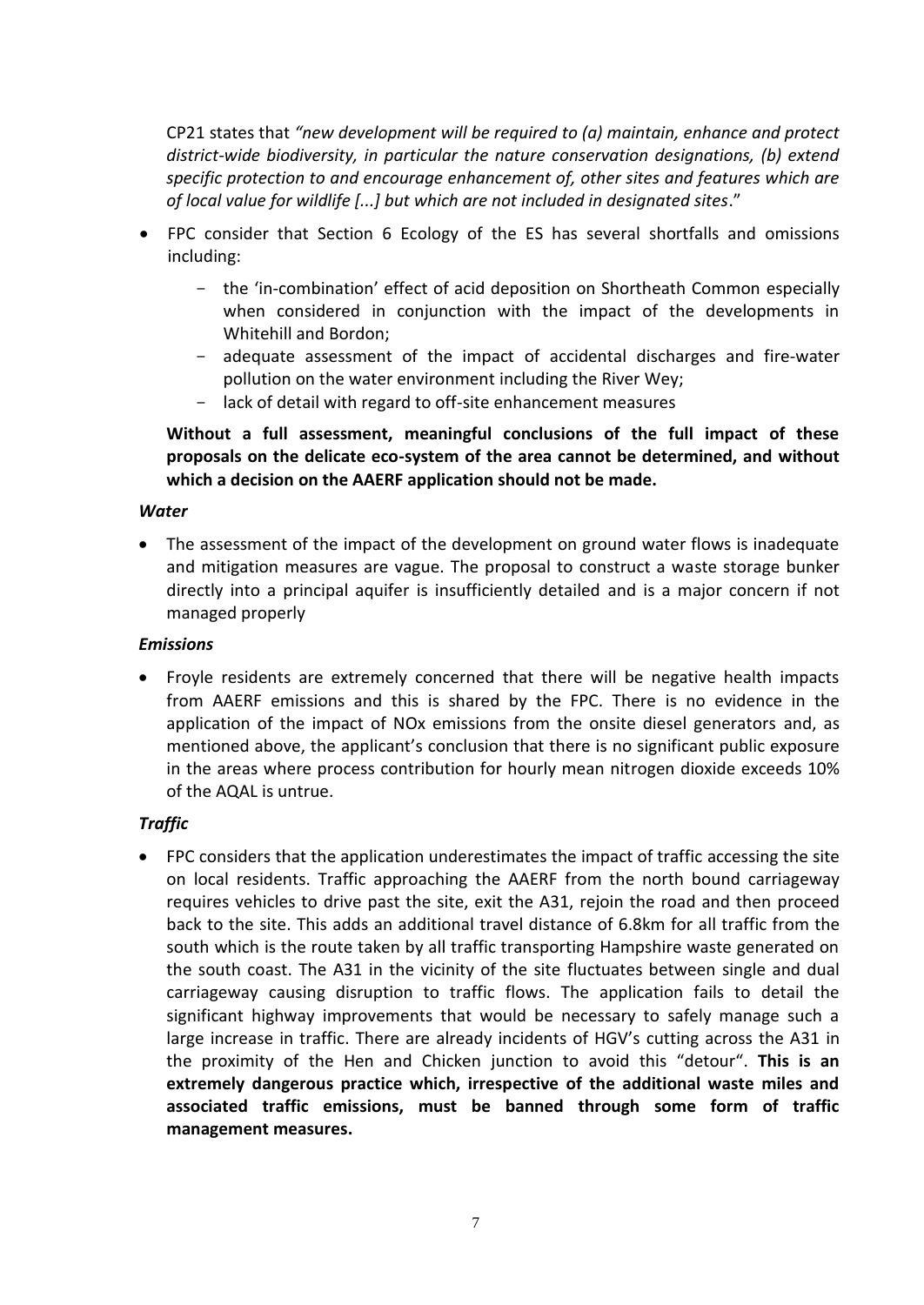- In addition to the inward transport of waste, large volumes of 'toxic' ash have to be moved off the site. FPC understand that the safe location for storage of this waste is in NW England requiring such traffic to take a similarly long detour to circumnavigate the Holybourne roundabout before proceeding north.
- Although the A31 is a road suitable for HGV's many of the roads feeding onto the A31 are totally unsuitable and the application lacks details as to how these roads and villages will be protected from a significant increase in heavy traffic and the associated emissions.

### *Heritage*

- Froyle has numerous listed buildings including Grade I and II\* buildings. The setting of many of these buildings in addition to the Upper Froyle Conservation Area will be directly impacted by the AAERF development. The village has done much to conserve its historic assets and their settings, including developing a Village Design Statement drawn up by the community and adopted by EHDC in 2016. HMWP Policy 7 states that "*Minerals and waste development should preserve or enhance the character or appearance of historical assets unless it is demonstrated that the need for and benefits of the development decisively outweigh these interests.*"
- The scale and visibility of this development is such that it will have a negative impact on the setting of surrounding heritage assets, such as Bonhams Farm, Froyle Manor House and the Conservation Areas of Upper Froyle and Holybourne. Veolia have sought to downplay the potential impact that the AAERF would have on the setting of these assets omitting to provide visualisations of key views at Bonhams Farmhouse, a listed II\* building and a proper assessment on the UF Conservation Area. The Planning (Listed Buildings and Conservation Areas) Act 1990 requires Planning Authorities to have "*special regard for the setting of listed buildings"* and recent court decisions have held that "*considerable importance and weight"* should be given to these issues when assessing the impact of proposals on heritage assets.
- **FPC consider that a full assessment of its heritage assets and others in the surrounding area must be undertaken to assess the impact of the AAERF before any decision is taken**.

### **Conclusion**

## **FPC objects to the AAERF application due to the many adverse impacts that it will have on the Froyle community and residents with regard to:**

- 1. The unsuitability of the site and visual impact the building will have on the surrounding countryside including its setting on the boundary of the SDNP;
- 2. The need and sustainability for a facility of this size in the context of the priorities stated in the UK and Hampshire waste strategies supported by recent draft legislation and policy decisions. These increasingly prioritise the need for better waste management by producing less and recycling more. The amount of residual waste that is still required to be incinerated in an ERF must be expected to reduce over the coming years;
- 3. The environmental and ecological impact on the surrounding area including heritage sites resulting from increased noise, light, traffic, emissions.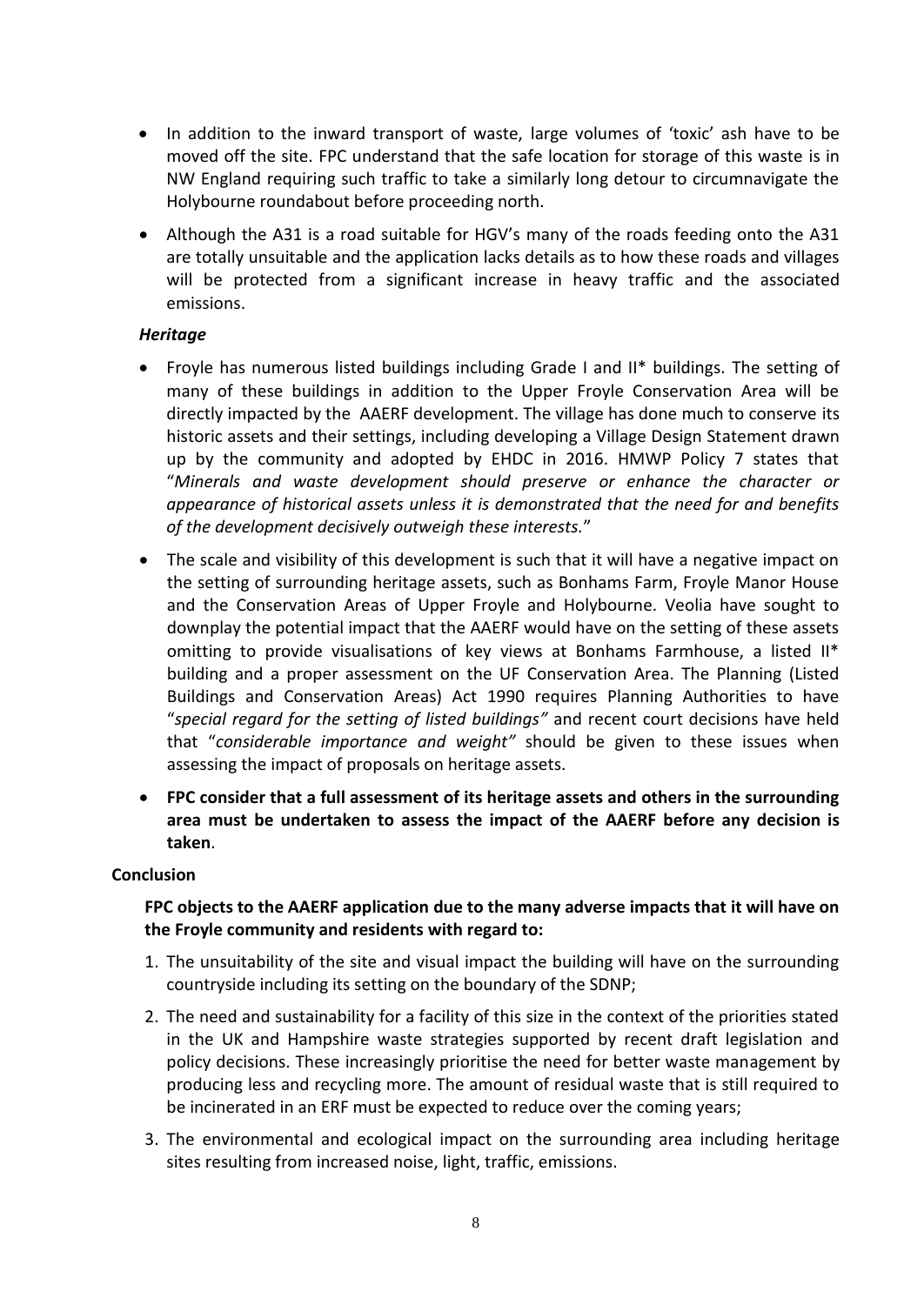4. This application has a serious number of shortfalls in compliance with statutory requirements and factual information contained therein. There has been no consideration by the applicant to investigate other possible locations in the County to determine whether this site which it owns is the one that is best suited to the development of an ERF to meet any capacity shortfall in Hampshire's waste management facilities.

#### **FPC recommend that the application should be rejected**

#### **Other considerations:**

Should Hampshire County Council be minded to approve this application, Froyle Parish Council would wish to discuss the provision of S106 local community packages.

The applicant states in the Planning Statement with reference to Policy 14 of the HMWP that "*the applicant has been in discussion with the local Parish Council in relation to potential community benefit packages. The applicant has already funded a number of local initiatives within the local area and is keen to continue this positive benefit through a local community benefit package. As such the proposed development would comply with the policy*".

Furthermore, the schemes suggested as Applicant/Owner obligations in the Section 106 Agreement Draft Heads of Terms with respect to Highways and Transport and Ecology have been determined solely by the applicant with no reference to the Parish Council neither for their suggestions and needs nor the prioritisation and costing of any such initiatives.

**Froyle Parish Council wishes to formally put on record that it has not been contacted by or been in discussion with the applicant regarding the provision of any local community packages with regard to this application. Furthermore, FPC are unaware of any local initiatives that have been funded by the applicant and would request that these are specified. As such, FPC consider the applicant's statement in this regard to be untrue and should be disregarded unless evidence can be provided by the applicant to support these assertions.**

FPC would also like to point out that the existing relationship with the applicant regarding the operation of the Alton MRF site have been far from cordial. For many years, there has been a recurring problem with litter along the verge of the A31 that has either emanated from the MRF site or lorries delivering to or transporting waste therefrom. This issue has been raised on numerous occasions with EHDC and HCC who have both assisted in clearing up the litter and trying to resolve the matter with the applicant. In response, the applicant has consistently denied all responsibility for creating or liability to clear up the litter whenever this has been brought to their attention. This behaviour is not considered to be of an acceptable standard that would be expected from a 'good neighbour' who has the interests of the local community at heart.

**When taking into consideration the level of compliance by the applicant with regard to both the planning conditions attached to the MRF approval in 2002 re landscape and noise, and the total disregard for the litter emanating from its operations, FPC question the commitment of the applicant to operate the AAERF with the necessary diligence and care that the risks associated with emissions, noise, traffic, light, water and air quality demand.**